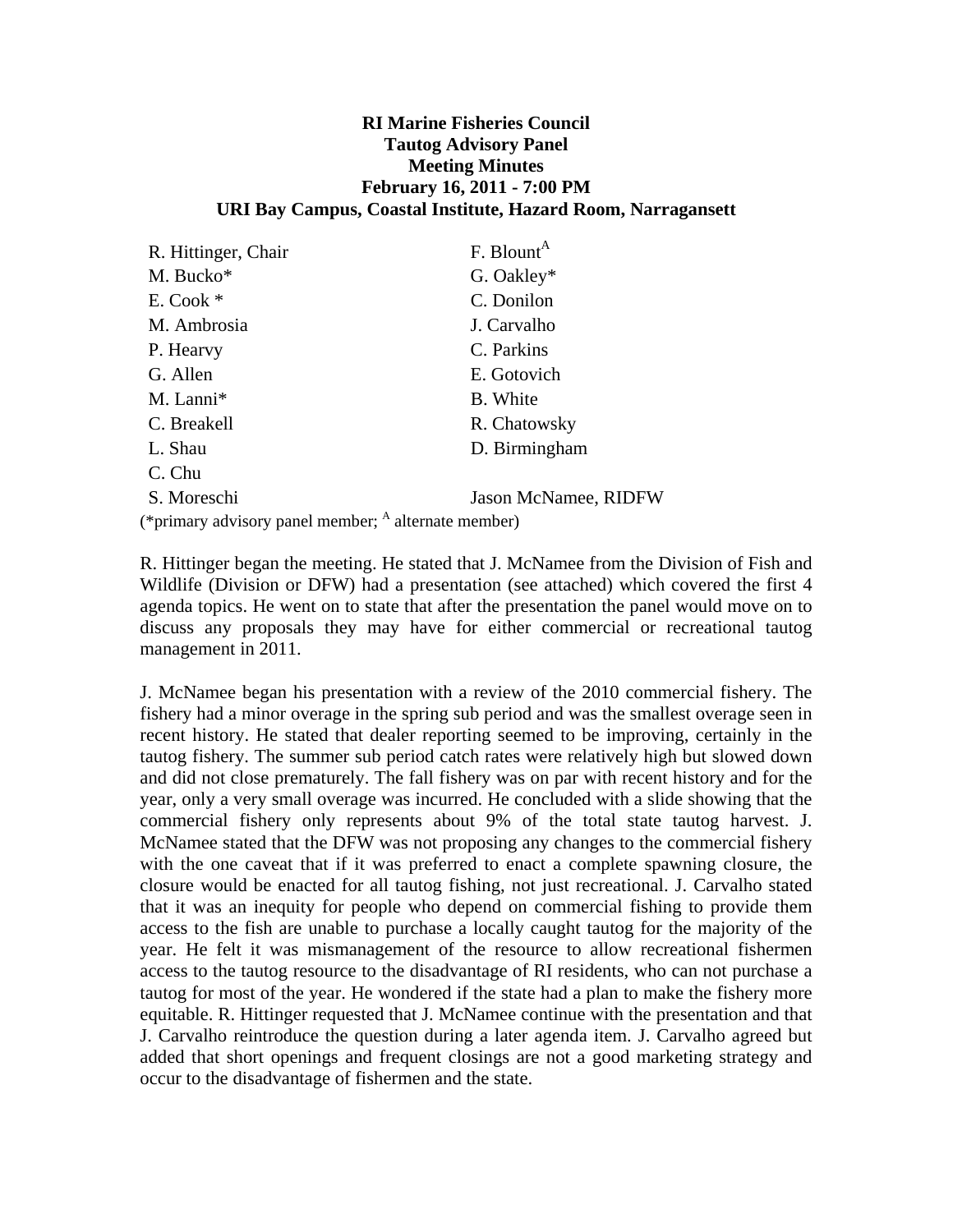J. McNamee went on to discuss recreational fishery performance in 2010.He gave some perspective on the fishery by breaking the data down to wave specific and mode specific data. The summary of this information is that the large harvest spikes are occurring in the later waves, 5 and 6, and that the majority of the landings (80%) are occurring in the private/rental boat mode. Harvest in 2010 went up relative to 2008 and 2009. However, due to the two previous year's decreased harvest and increases in fishery independent indices, the regional virtual population analysis (VPA) assessment indicated that the F rate in the region had decreased as of the terminal year 2009. J. McNamee also showed the panel information from a RI only biomass dynamic model (BDM) that had been developed by M. Gibson, which also indicated a similar trend, but had the advantage of a terminal year of 2010, where the BDM indicated deteriorating stock status. He also showed info from the Narragansett Bay Seine Survey, which indicated poor recruitment for the past several years.

J. McNamee finished by indicating that the DFW was proposing a season starting May 1 through May 31 at 3 fish, July 1 through October 15 at 3 fish, and then October 16 through December 15 at 6 fish and to maintain the 10 fish vessel limit for everyone but party and charter modes. He also gave an alternate proposal for a complete spawning closure that meant the season would start August 1 and go until October 15 at 3 fish and then October 16 through December 15 at 6 fish.

R. Hittinger asked if there were any comments, questions, or alternate proposals from the meeting participants to change tautog management in the recreational fishery in 2011. F. Blount stated that the shore mode had a very high PSE in the MRFSS estimate so he was leery of that information, stating that he thought it should be higher. He went on to state that the wave 5 data was anomalously high relative to the time series, so that was suspect as well. He concluded by stating that there was a high percentage of fish being harvested in RI state waters that were being landed out of state and therefore not being accounted for as RI harvested fish. He felt that spring needed better monitoring by both enforcement and data collection personnel.

J. Carvalho stated that he thought area closures would be a better alternative than seasonal closures. He felt area closures could be more effective in both a management and a biological sense. The question of peak spawning came up. J. McNamee stated that the Division had conducted an analysis a few years back. The conclusions of the analysis were that the seasonal peak spawning occurred from around June 15 through July  $15<sup>th</sup>$  on average and it also concluded that the further down bay you moved the potential spawning closure (based on icthyoplankton survey data), the more potential spawners would be protected.

There was some discussion on the efficacy of the vessel limit based on a question from G. Allen. J. McNamee stated that he had not gotten in to that analysis yet in detail, but in a general sense it did not appear to have much effect as harvest went up in 2010. Whether harvest would have been even higher had it not been for the vessel limit was not a conclusion he could make at this point. F. Blount stated that he thought it did have some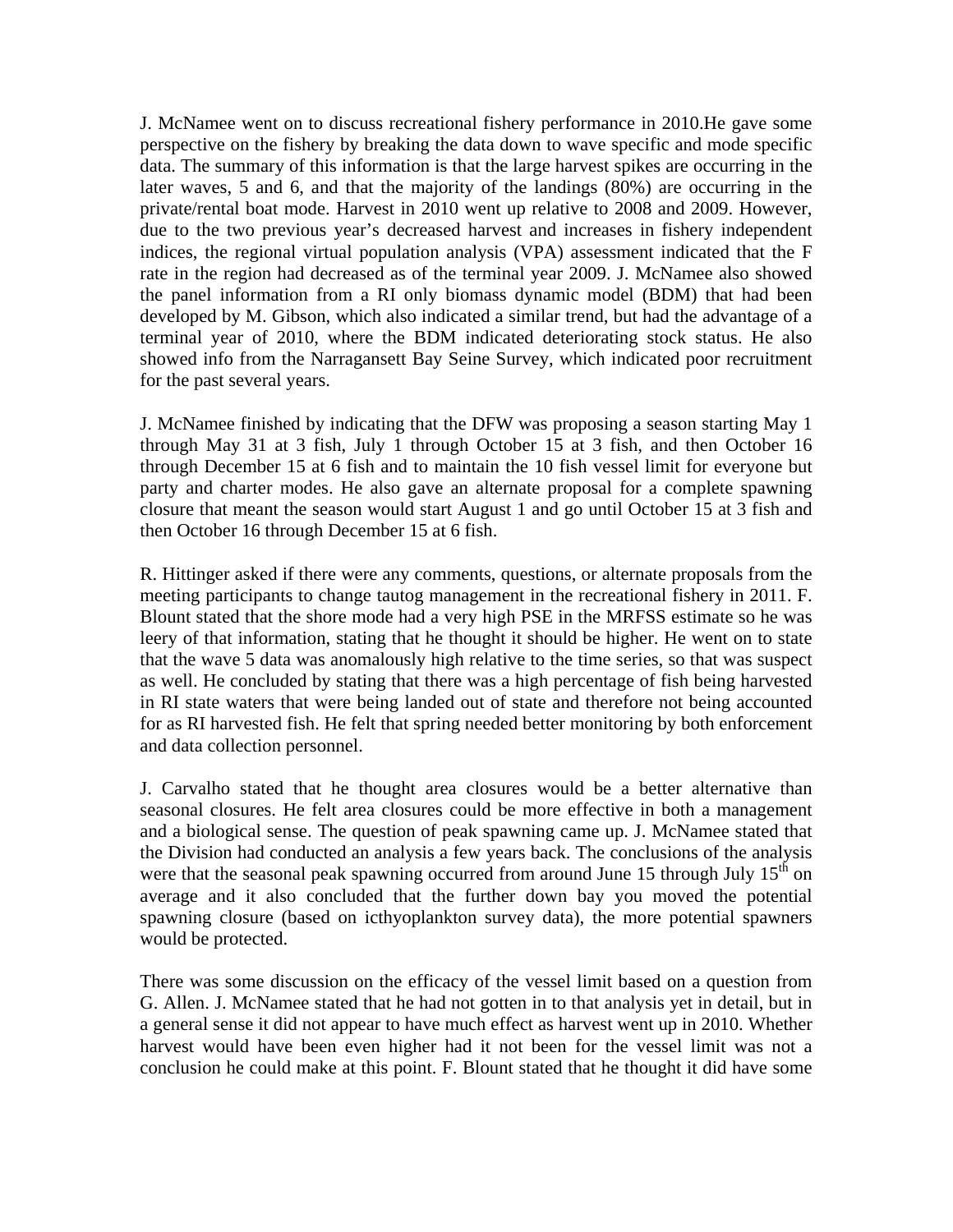effect, mainly in wave 6, as harvest in wave 6 was lower that in wave 5 and he thought this was when the vessel limit regulation went in to effect.

G. Oakley posed a question to M. Bucko as the tackle shop representative. He asked whether he had heard from people asking for a higher vessel limit. M. Bucko stated that he had not heard that request specifically. G. Oakley went on to state that he had heard people question why the vessel limit was 10 fish and not 12 fish which would result in an equal number of fish based on the per person bag limit. He would support raising the boat limit to 12 fish.

G. Allen stated that he was opposed to opening on May 1, he felt it should remain April 15 to allow the small shore fishery that exists in the early spring to continue. He went on to state that he agreed with the proposal presented by the Division but thought the start date should be April 15 and that the vessel limit should be removed. F. Blount stated that the proposal made by G. Allen would increase harvest; it was more liberalized than what currently existed and he thought the Division was indicating that things should be more restrictive due to projected poor stock status. He thought that perhaps they could support the alternative option but instead of a closure make it a 1 fish bag limit during that period.

M. Ambrosia stated that he thought the DFW should analyze whether dropping the bag limit for party and charter from 8 to 6 would be a meaningful decrease. He felt this would not result in much harvest savings but the higher bag limit is an important marketing tool for the party and charter modes.

M. Lanni stated that he fishes in the Spring and taking May away would have a devastating impact to that fishery. He continued by stating that tautog was the only thing to fish for in the spring and it was a very traditional fishery for a segment of the RI population. He concluded that the harvest reductions gained from closing the spring would not be meaningful as there is not a high level of fishing going on at that time and further, most conscientious fishermen do not keep pregnant females, they release them. He supported status quo but said he would not be opposed to a slightly later start date.

G. Oakley suggested extending the existing June closure in to July 15 to get the closure over the bulk of the spawning period. Referencing G. Oakley's proposal, M. Bucko stated that the spring tautog fishery was a critical one for the tackle shops as it is the only fishery during that period. A spring closure would have severe impacts on the tackle shops and the spring fishermen. He put forward a proposal of April 1 through May 31 at 1 fish, having the existing closure go from June 1 through July 31 (analogous to G. Oakley's proposal), then an August 1 through October 15 season at 3 fish, and finally from October 16 through December 15 at 6 fish. He would increase the vessel limit to 12 fish and not have a vessel limit apply to the party and charter modes. E. Cook seconded M. Buckos proposal. After some discussion regarding the 1 fish limit being analogous to a closure, M. Bucko modified his proposal to be 3 fish instead of one during the early spring season.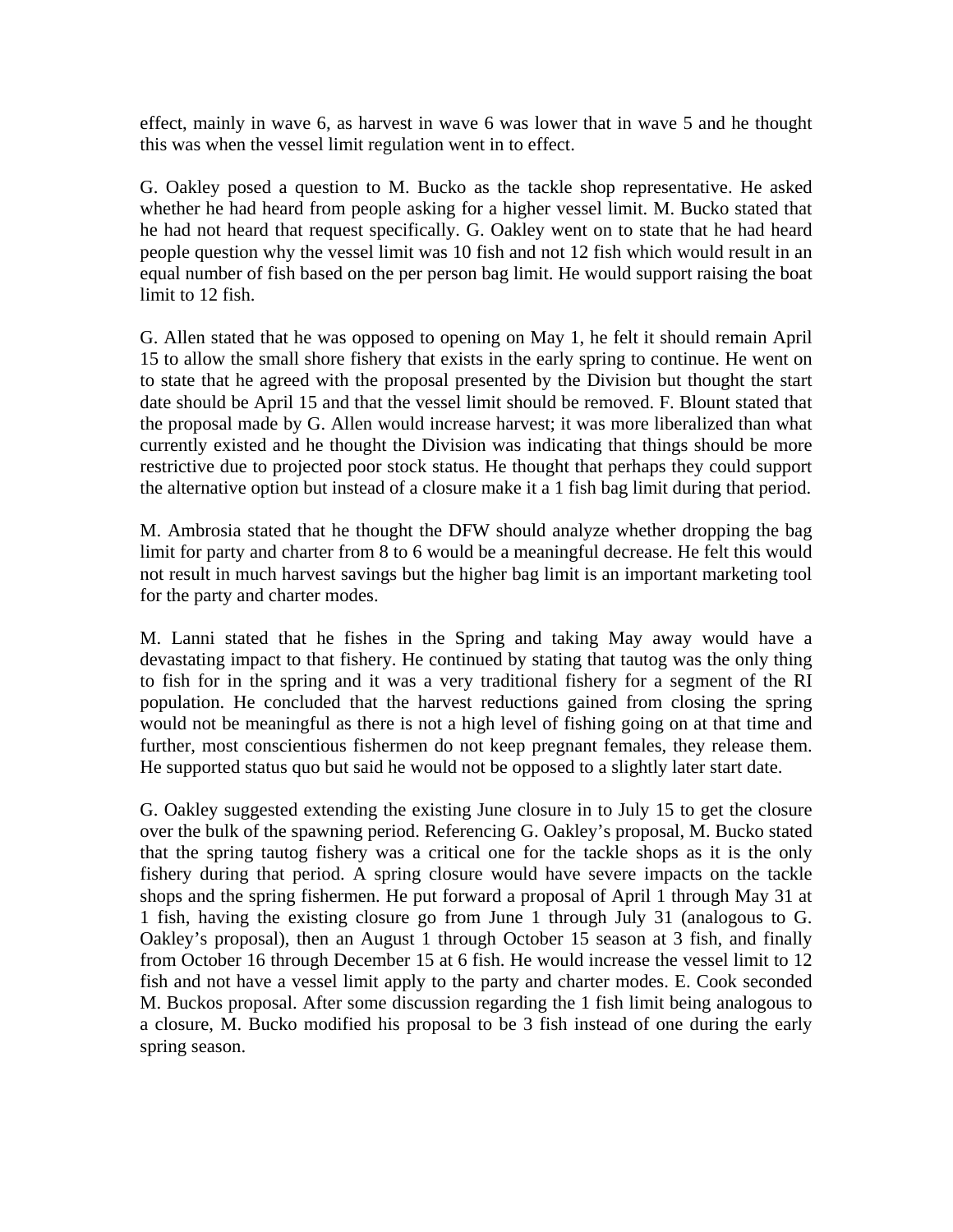E. Cook made a comment that no one knew about the boat limit and they should consider getting rid of it all together. F. Blount stated that this would lead to liberalization in the fall, which was where the problem currently existed, and he would be opposed to it.

One of the panel participants commented that the April 1 start would open before the commercial fishery. J. McNamee indicated that this was true and may be problematic. The panel participant went on to state that he questioned the results of the assessment due to the type of gear used for the fishery independent indices, namely that trawl gear was not appropriate to assess tautog.

M. Bucko modified his proposal again. The following is the modified final proposal: **April 15 through May 31 at 3 fish Closure from June 1 through July 31 August 1 through October 15 at 3 fish October 16 through December 15 at 6 fish Increase the vessel limit to 12 fish and not have a vessel limit apply to the party and** 

**charter modes. E. Cook agreed with these modifications as the second to the original proposal. The** 

#### **panel voted unanimously to approve this option as a consensus from the panel.**

J. Carvalho commented that if a recreational fisherman could go and get 3 fish and go home, there was an inequity because those without access to the fishery could not avail themselves of the same privilege as the commercial fisherman (as the person who provided access to those who do not have access otherwise) was denied access for large periods of time during the season. He stated that the fish ought to be made available to all consumers equally. He went on to state that the reverse occurs for other fisheries where the commercial fishery has greater access, but the same concept should hold there as well. The panel did not take any action on this proposal (attached).

F. Blount stated that he did not object to the proposals put forward by the Division and he thought the panel should take some action to let the Council and Director know their recommendations on those proposals as well. **F. Blount made the motion that he was not opposed to the two proposals submitted by the Division with a modification to a 12 fish vessel limit for everyone but party and charter. G. Oakley seconded this motion. The panel voted 3 to support the motion, 1 opposed to the motion, and 1 abstained.**

R. Hittinger adjourned the meeting.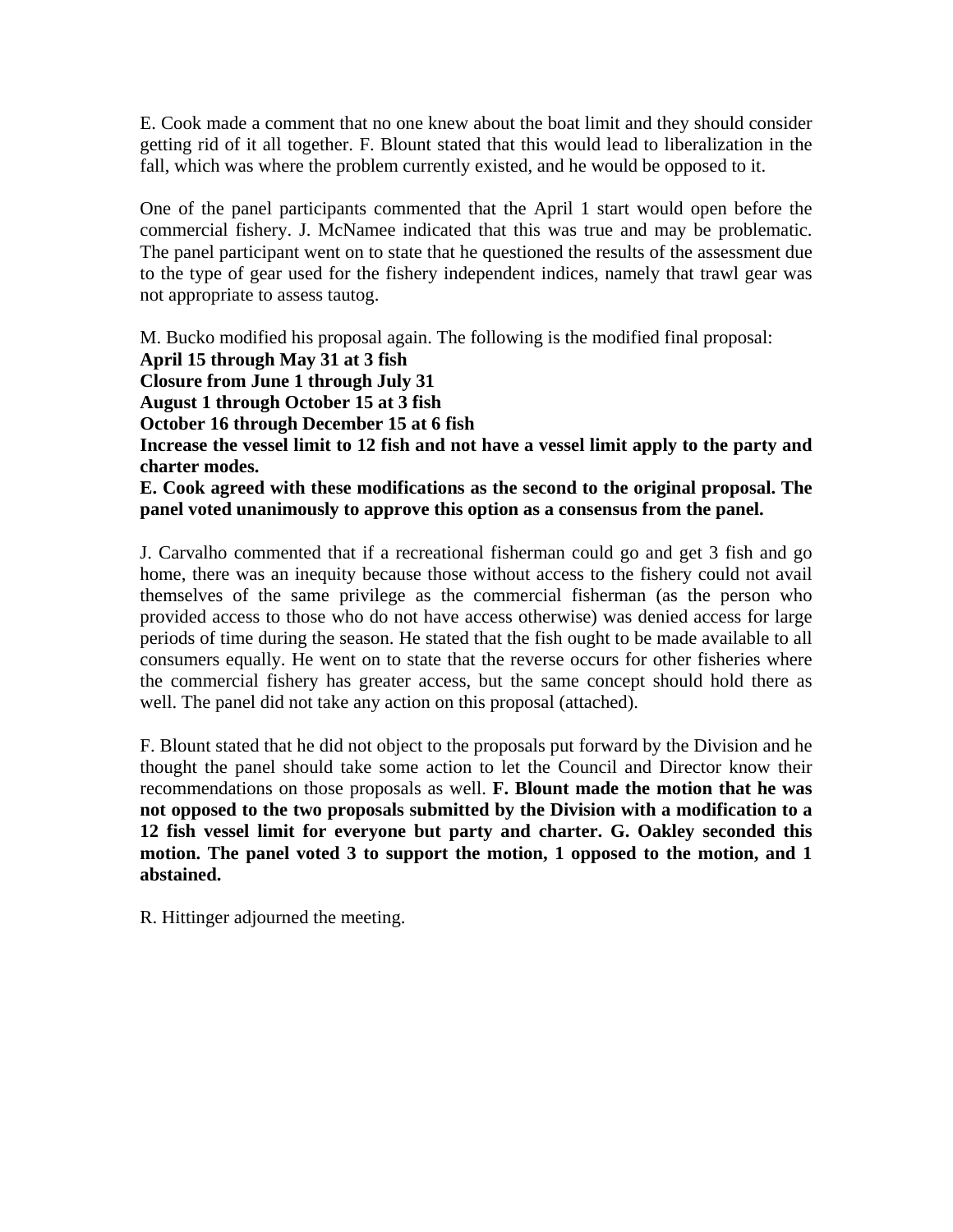# **Summary of Rhode Island Commercial Tautog Fishery**

# **2010**

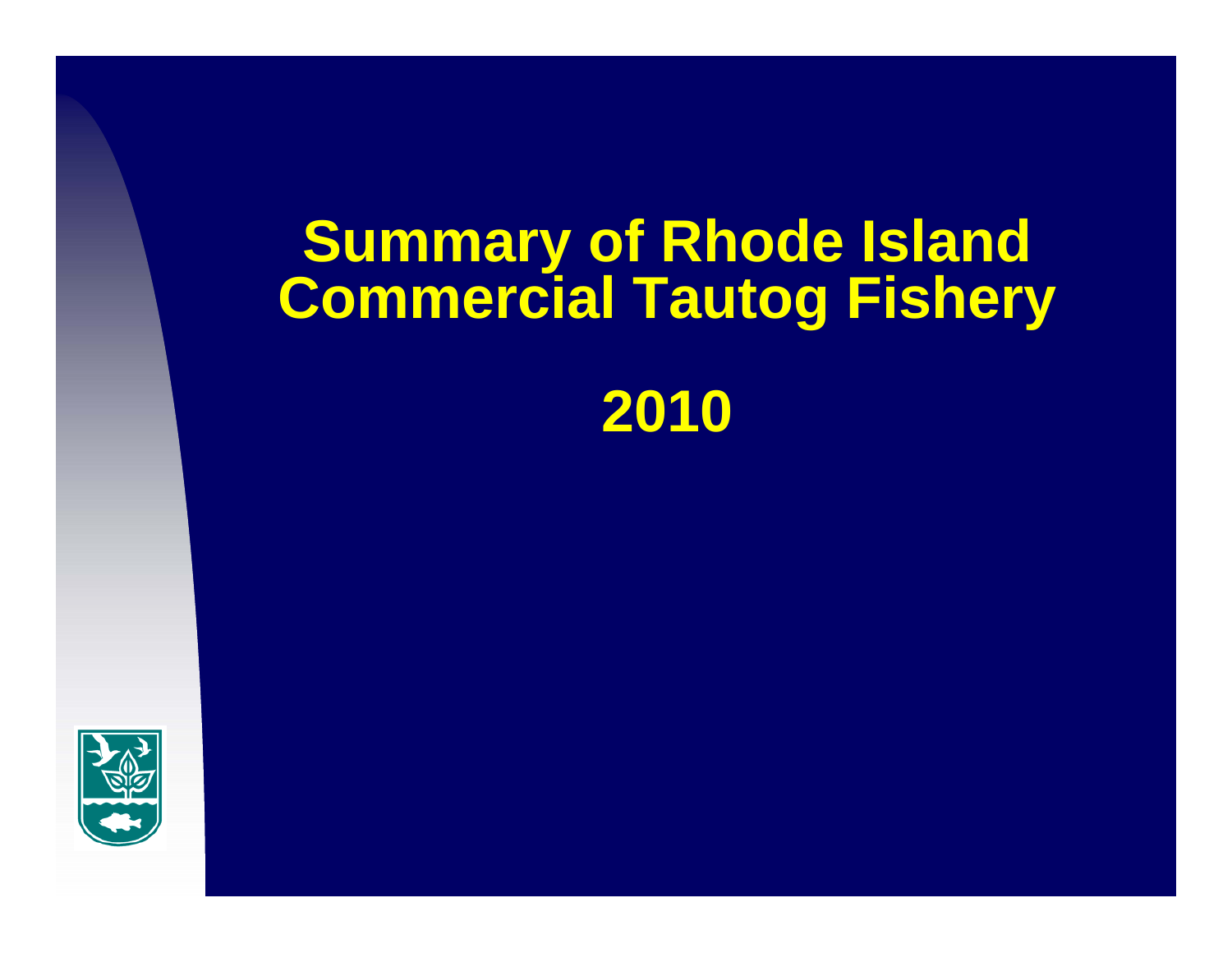## **Commercial Landings**





Overage of 1,106 lbs, smallest overage in past 10 years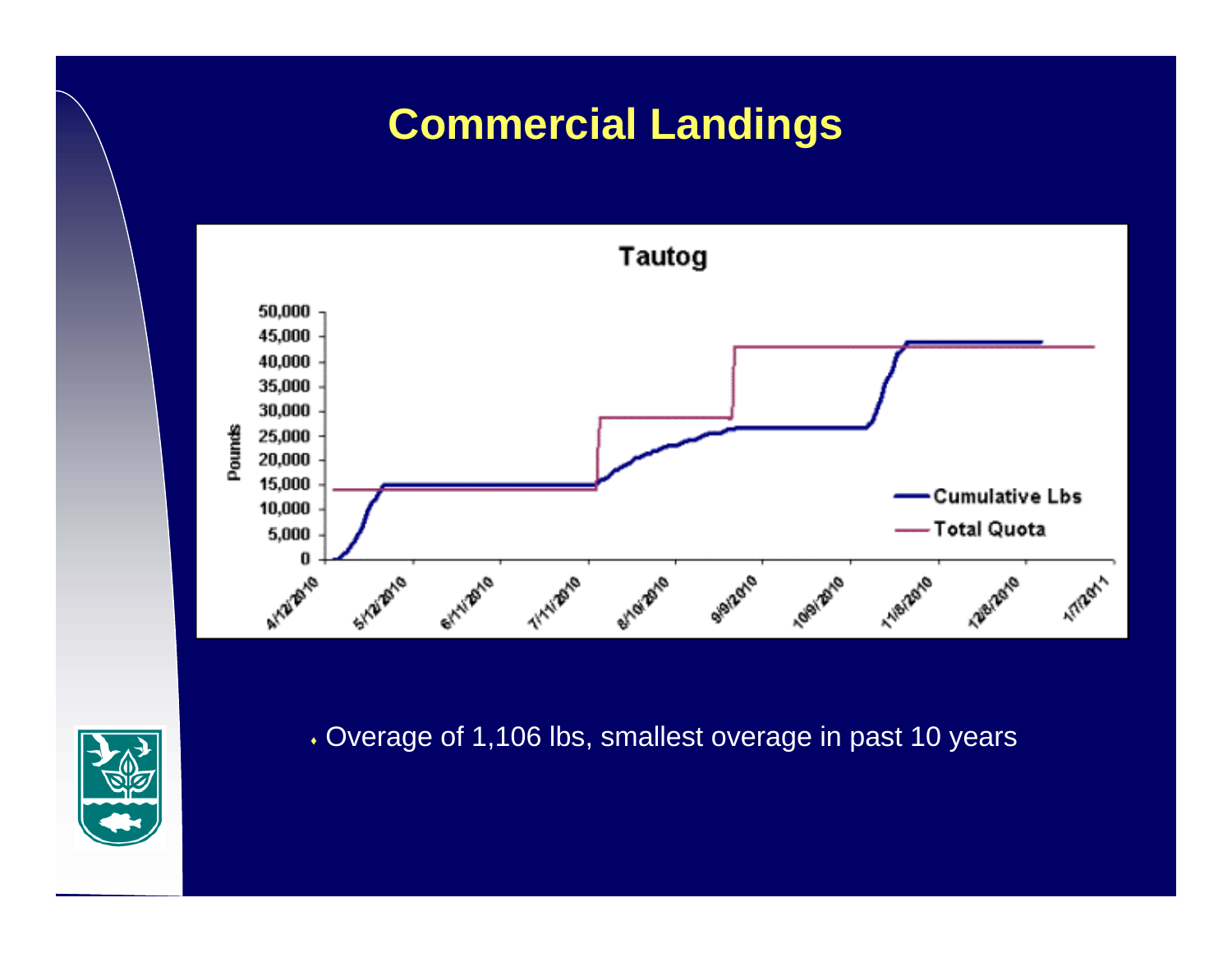## **Commercial Quota**

| <b>Period</b>          | <b>Period Allocation</b> | <b>Quota Allocation</b>                      |
|------------------------|--------------------------|----------------------------------------------|
| <b>Year 2011</b>       |                          | $51,348$ lbs $- 1,106$ lbs $=$<br>50,242 lbs |
| Apr 15 - May 31        | 33.3%                    | 16,747 lbs                                   |
| <b>Jul 15 - Aug 29</b> | 33.3%                    | 16,747 lbs                                   |
| Oct 15 - Dec 31        | 33.3%                    | 16,748 lbs                                   |
|                        |                          | 50,242 lbs                                   |

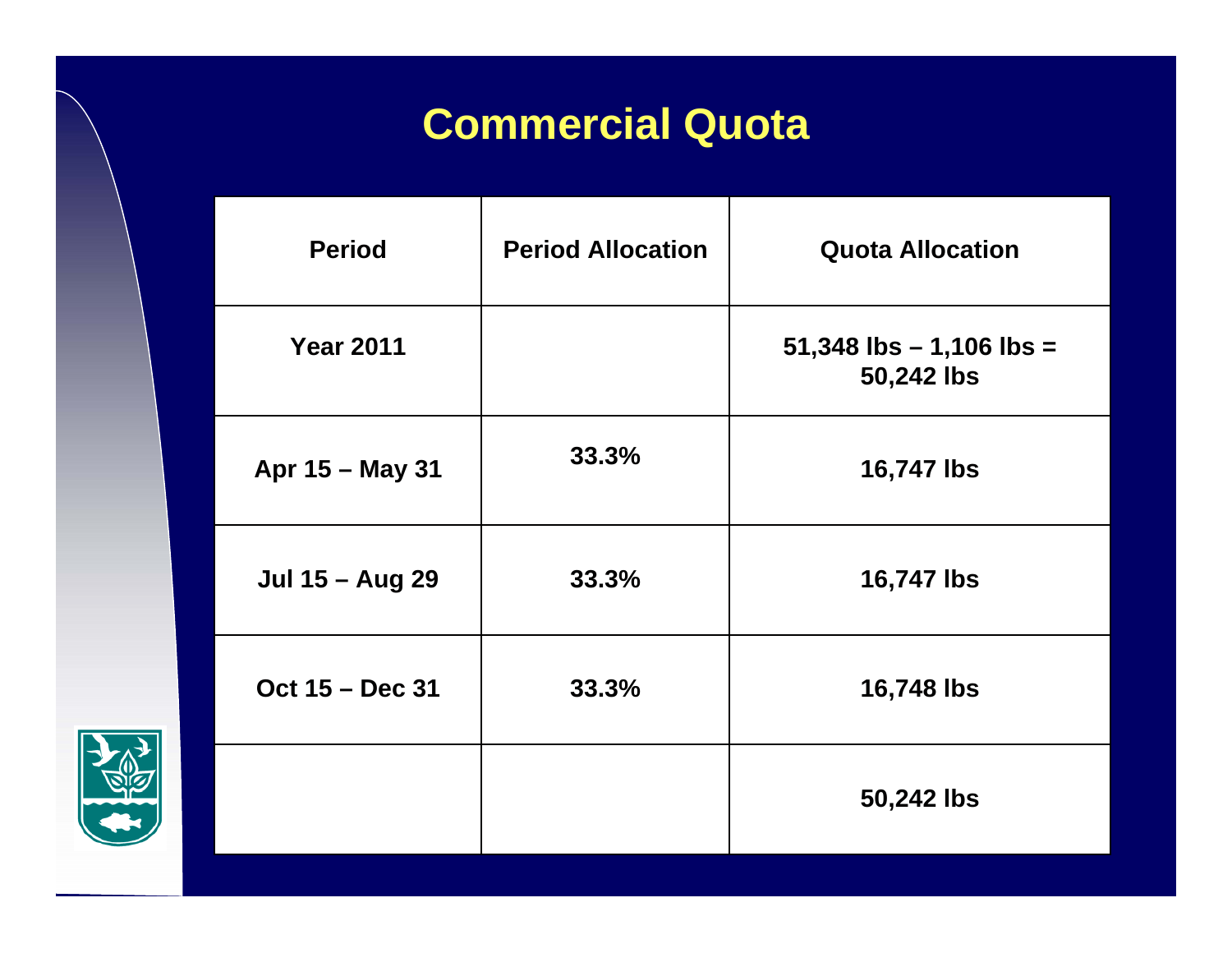## **Commercial Proportion of the Harvest**



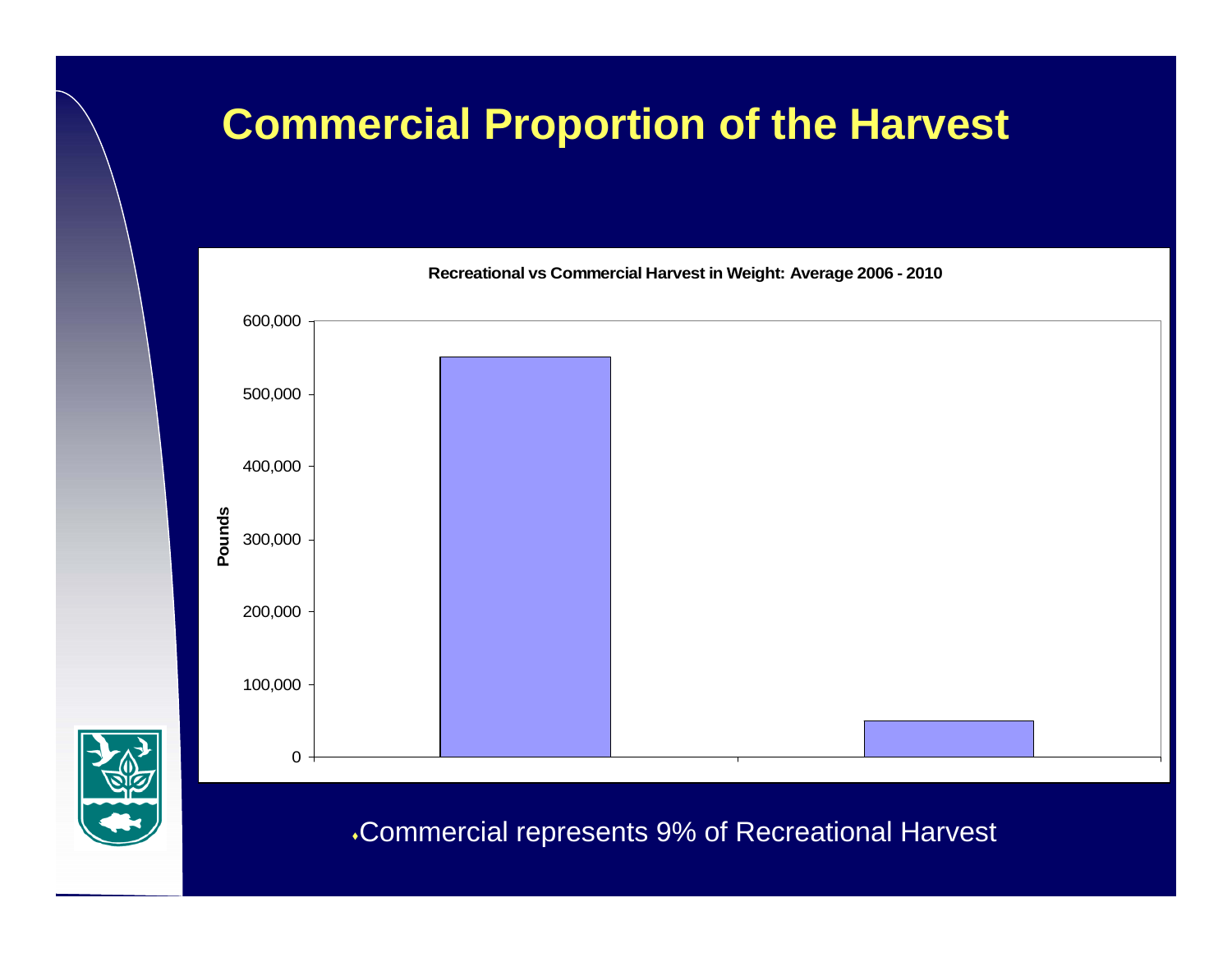#### **Division of Fish and Wildlife Proposed Changes**

- ٠ **The RI Division of Fish and Wildlife proposes no changes to the commercial fishery in 2011 as commercial landings are constrained by a quota, and further only represents approximately 9% of the total state harvest of tautog**
- $\blacklozenge$  **One caveat to this would be if it is preferred and recommended to do a spawning closure, the Division would recommend that the closure be for all fishing on tautog, commercial and recreational.**

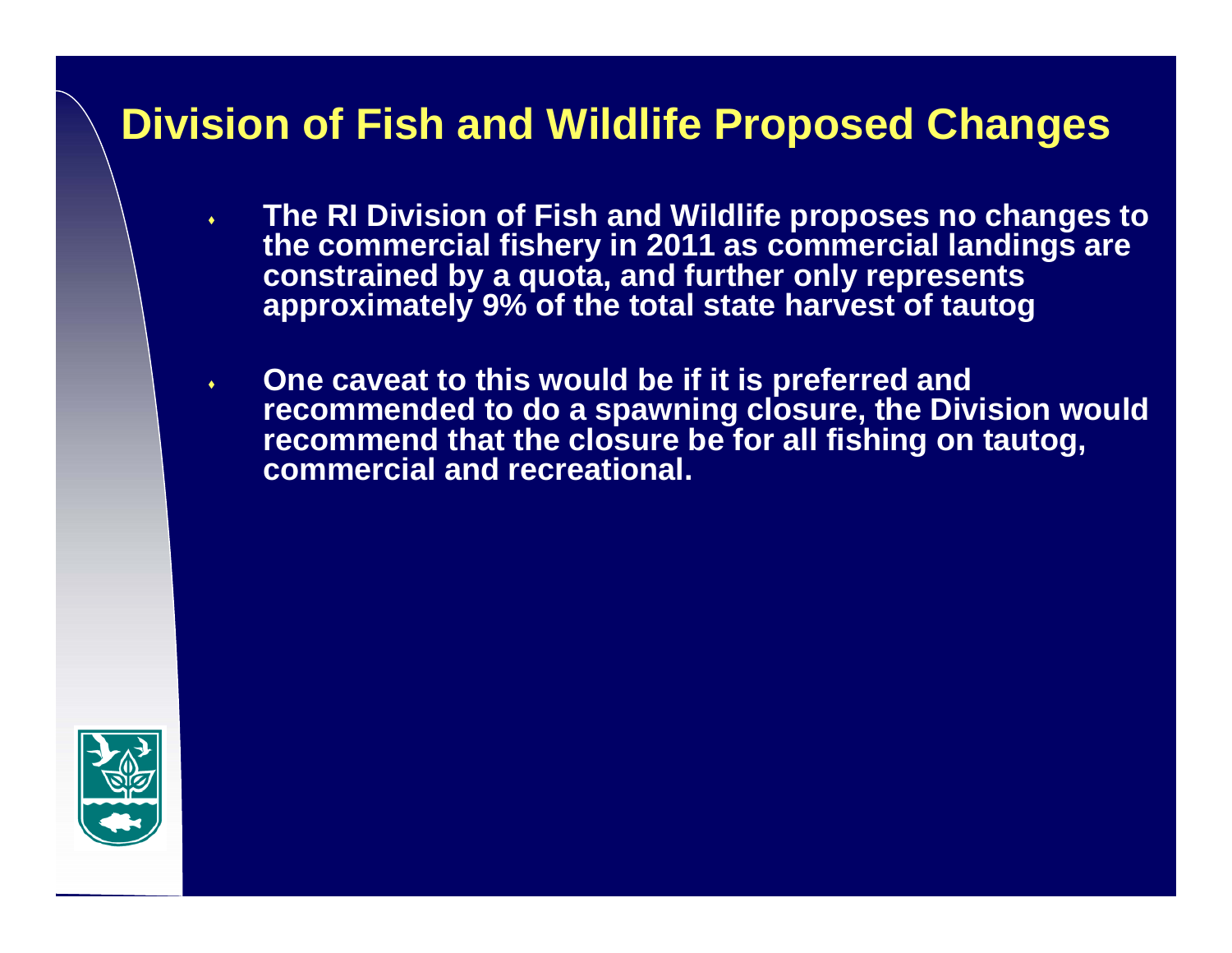# **Summary of Rhode Island Recreational Tautog Fishery**

# **2010**

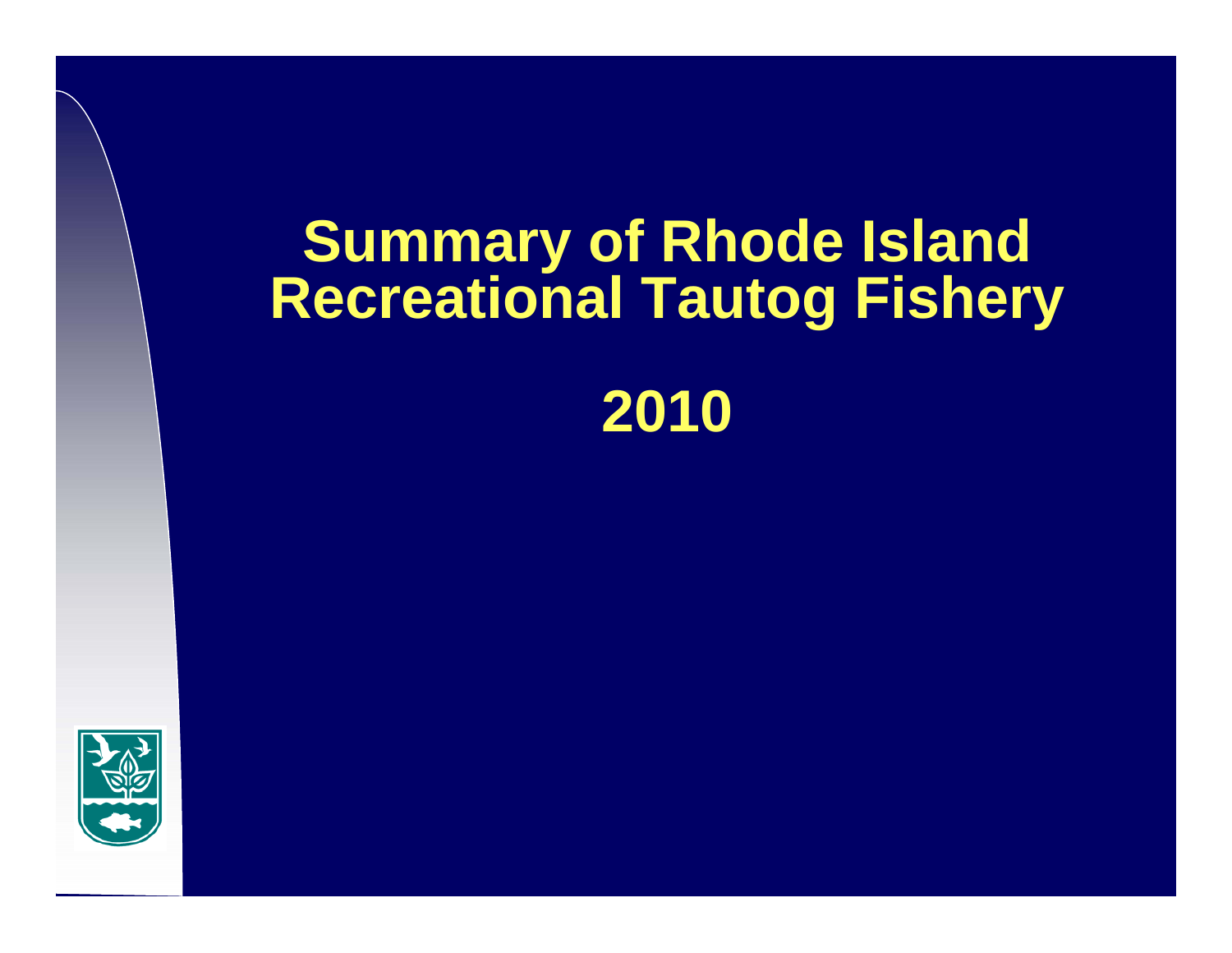## **Recreational Landings**





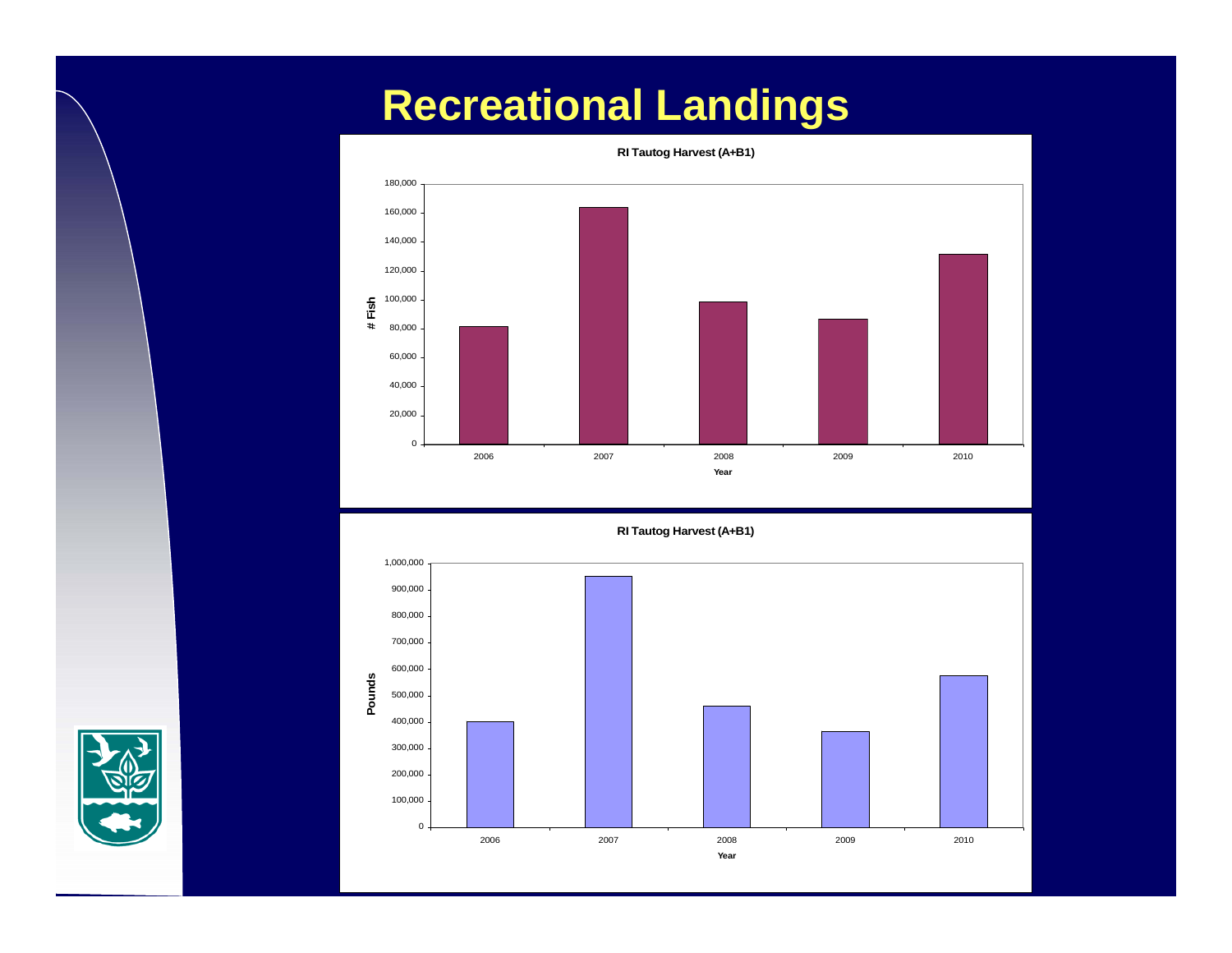### **Recreational Landings – Harvest by Waves**



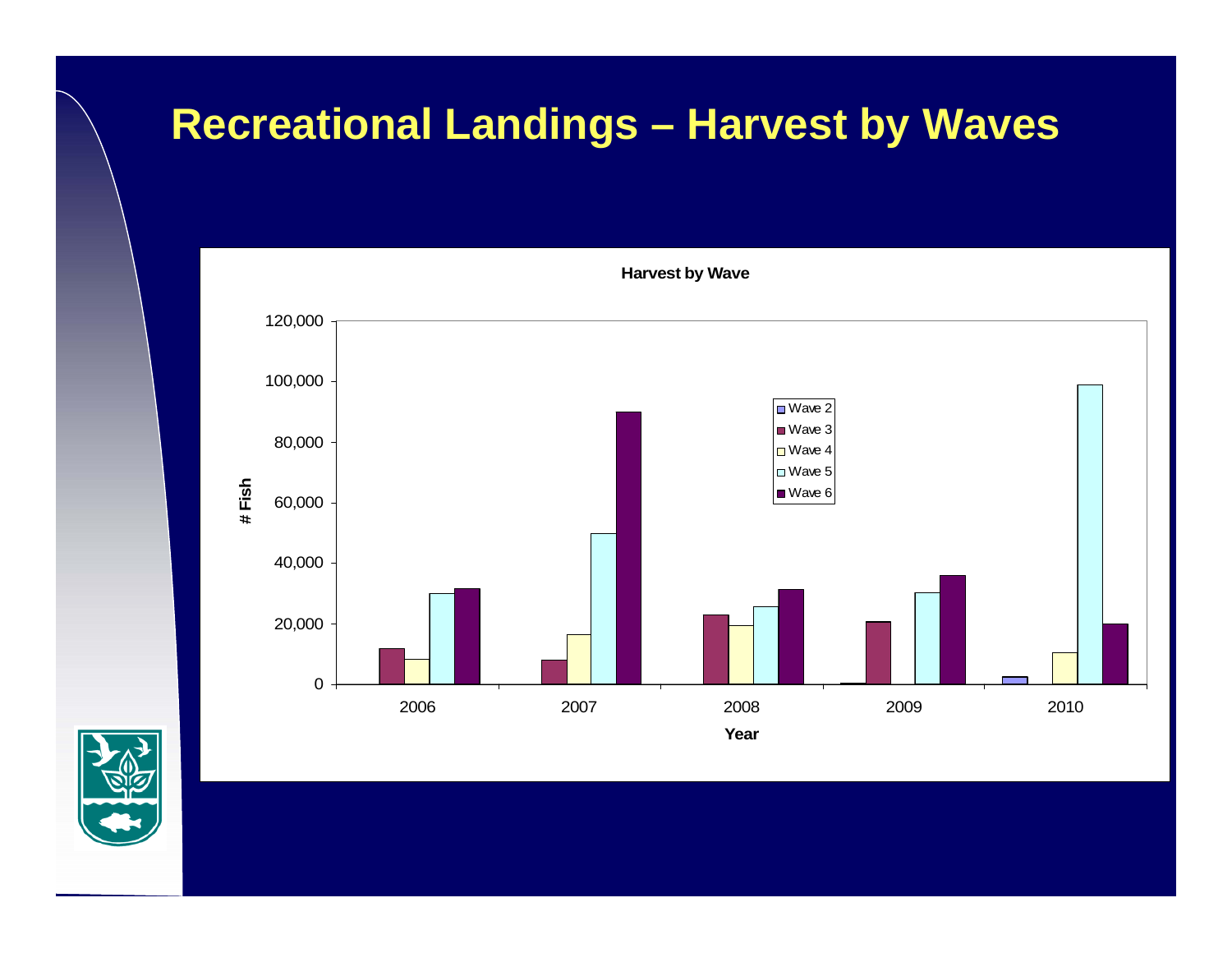### **Recreational Landings – Harvest by Mode**



**Average 2006 – 2010:**

**Shore Mode represents 17%**

**Party/Charter Modes (combined) represent 3%**

**Private/Rental Mode represents 80%**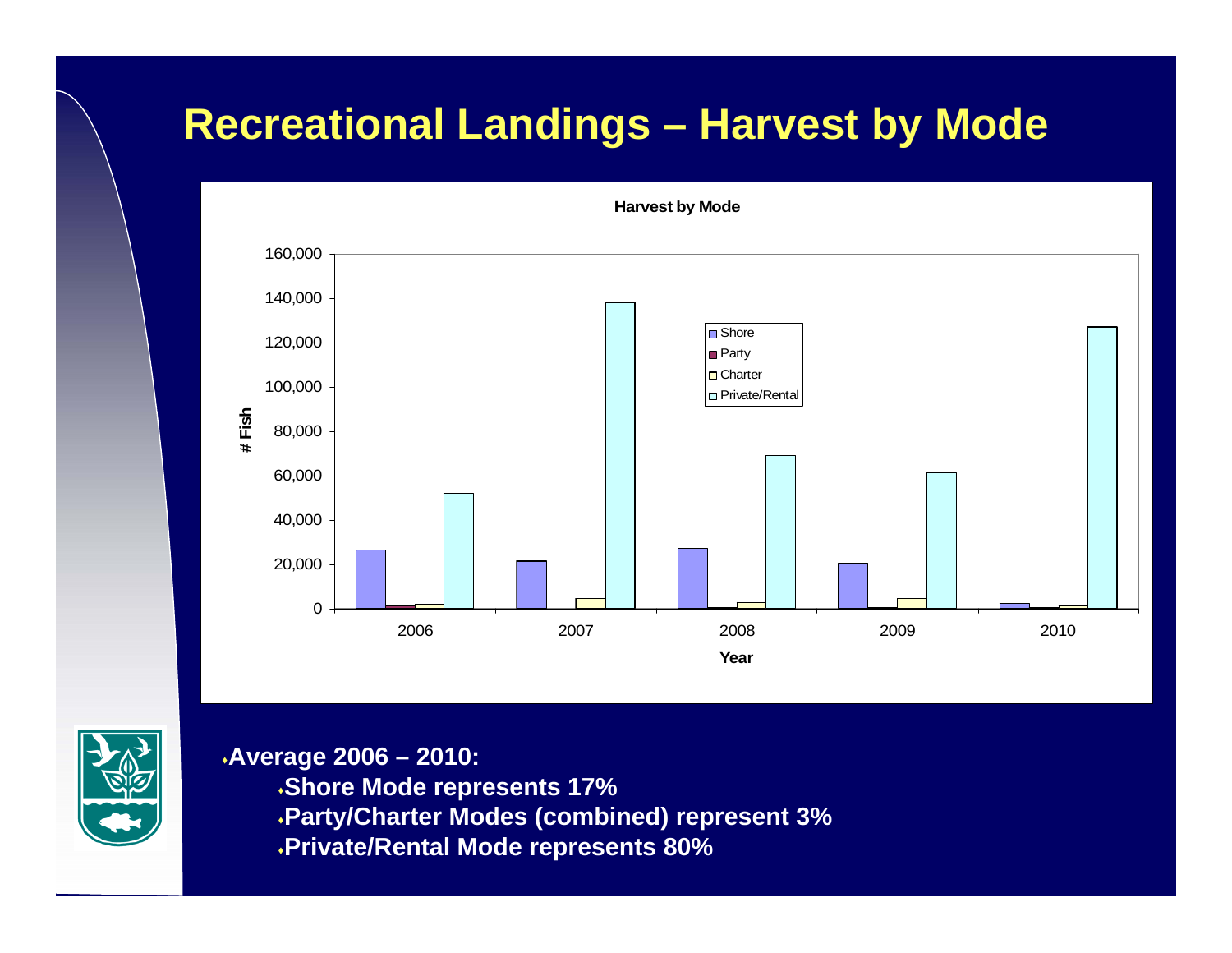#### **Recreational Landings – Harvest Comparison: MRFSS to eRec data**

**Comparison of MRFSS estimates to eRec data for Party and Charter**





**When using the eRec data, the proportion for Party and Charter Increases to 6%**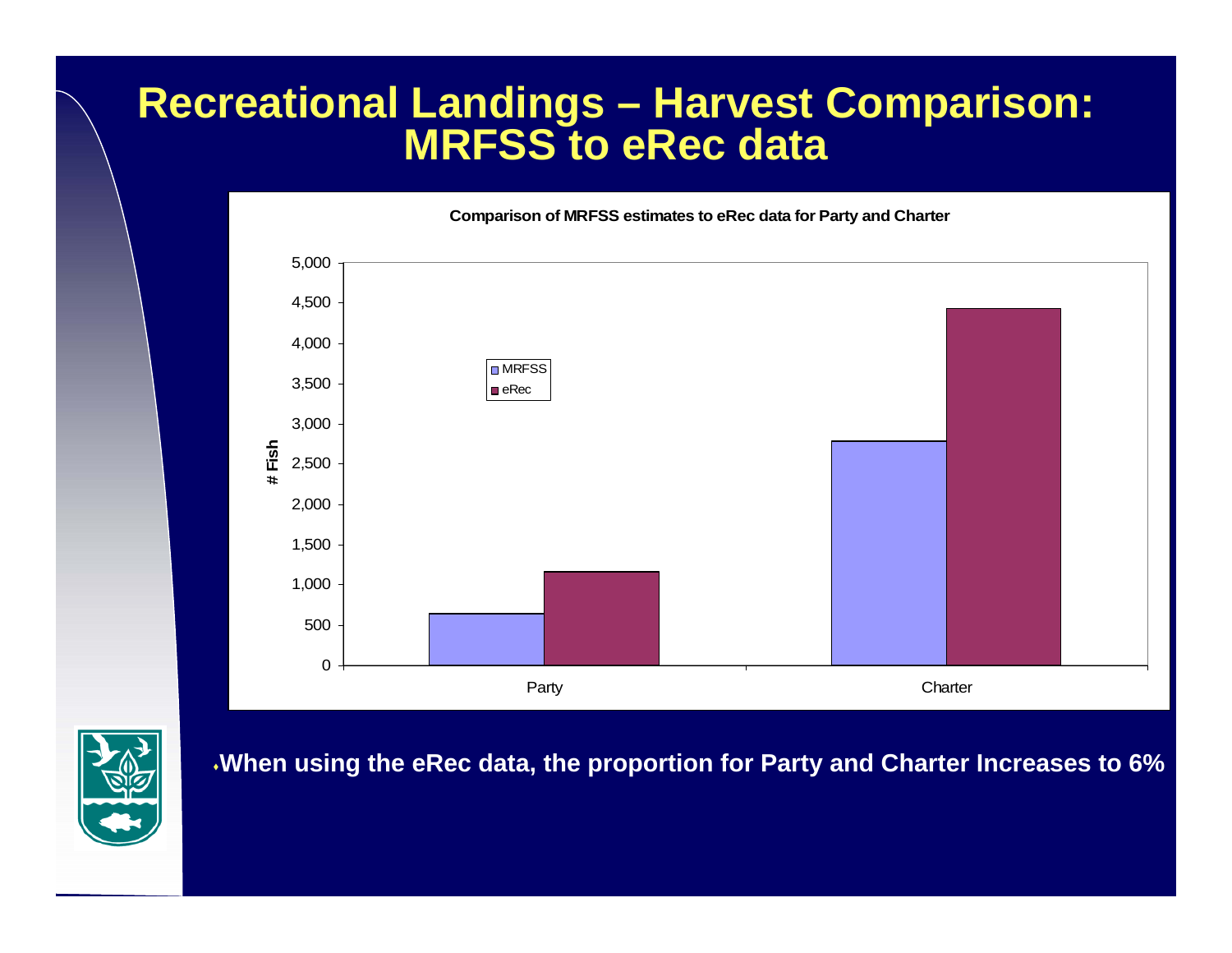#### **ASMFC Addendum 6 to the Fishery Management Plan for Tautog and Coastwide Assessment Update**

**Addendum 4 implemented a biomass target to assess whether the stock is overfished. The targets are: SSB target of 26,800 metric tons and a SSB threshold of 20,100 metric tons.** 

**States were required to reduce exploitation rate by 25.6%, based on the coastwide assessment and a new target F=0.20.** The technical committee originally recommended an F<sub>target</sub> of F=0.15, however the management board, based on a number of projections **produced by the TC, implemented F=0.20**

**Addendum 5 approved August 15, 2007 and made some minor changes to Addendum 4:**

**State can reduce both rec and comm**

**Reductions to be measured as exploitation rather than F**

**The Board continued to express its concern about poaching issue and committed to closely monitor enforcement efforts on the tautog fishery.** 

**Addendum 6 addresses poaching issues with options to prevent poaching. It also addresses apparent overharvest in state fisheries.**



**Coastwide assessment went from benchmark assessment to an update. Will be completed for ASMFC March board meeting. Board may wish to withdraw overfishing elements of addendum and wait for assessment, unclear at this point.**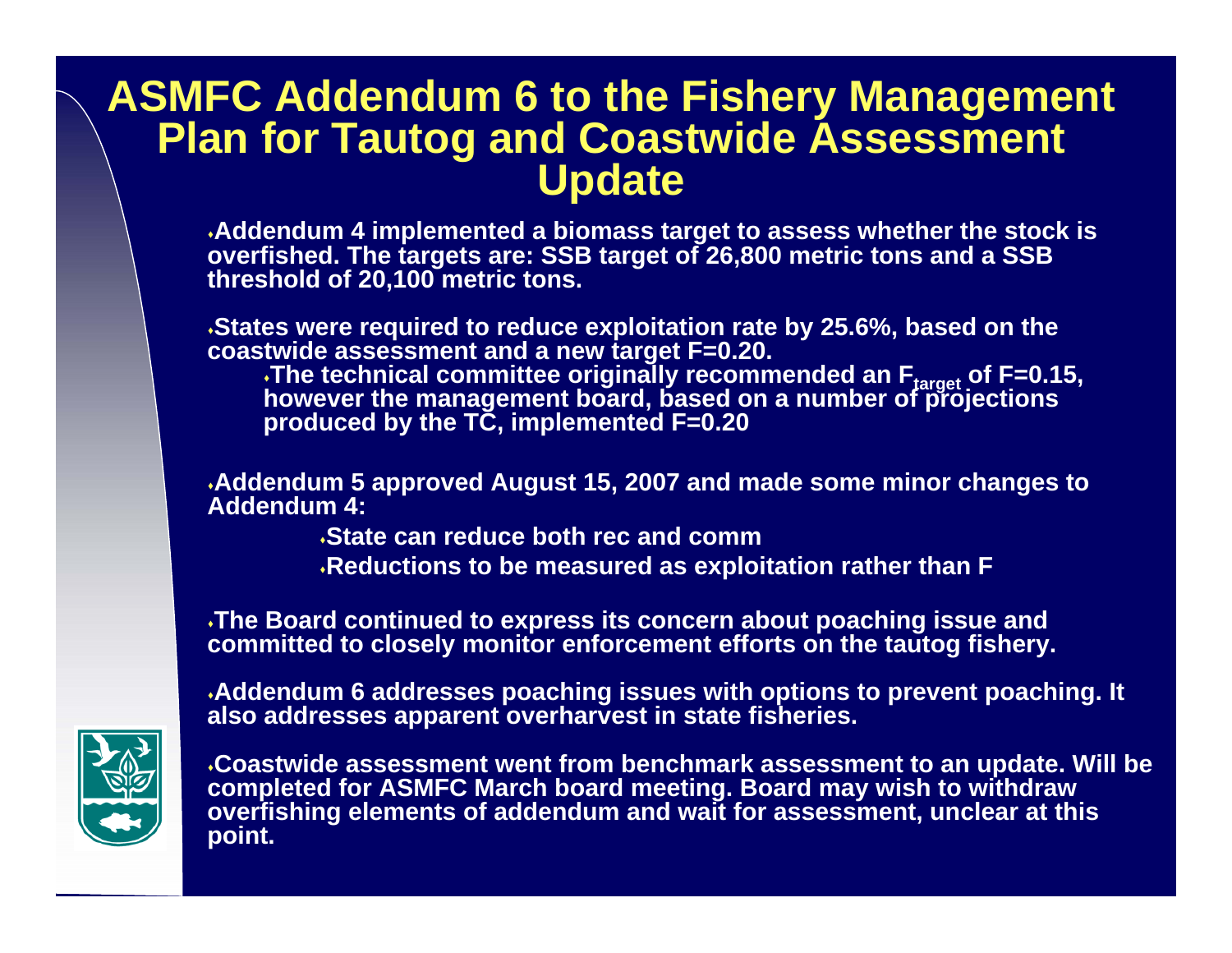**States had the opportunity to submit state or region specific assessments for approval by the ASMFC tautog technical committee.**

**RI and MA submitted a joint VPA showing an F = 0.11 for terminal year 2006, requested taking a 12% reduction rather than coastwide reduction. Joint VPA approved on October 30, 2007**

**Regional stock assessment was updated in February 2011**

**A combined assessment was conducted using MA + RI data, giving a regional F of approximately 0.10 for terminal year 2009, dropping substantially from the F estimate of 0.36 for terminal year 2008**

**The retrospective pattern in F is that the terminal year increases in each**  subsequent year (i.e. F<sub>2007</sub> was 0.22 and increased to F<sub>2007</sub> = 0.24), however this<br>did not occur in the latest run

**If the pattern does hold, this will result in a higher estimate for 2009**

**The regional tautog stock assessment indicates that overfishing is not occurring and that rebuilding is occurring, though slowly.**

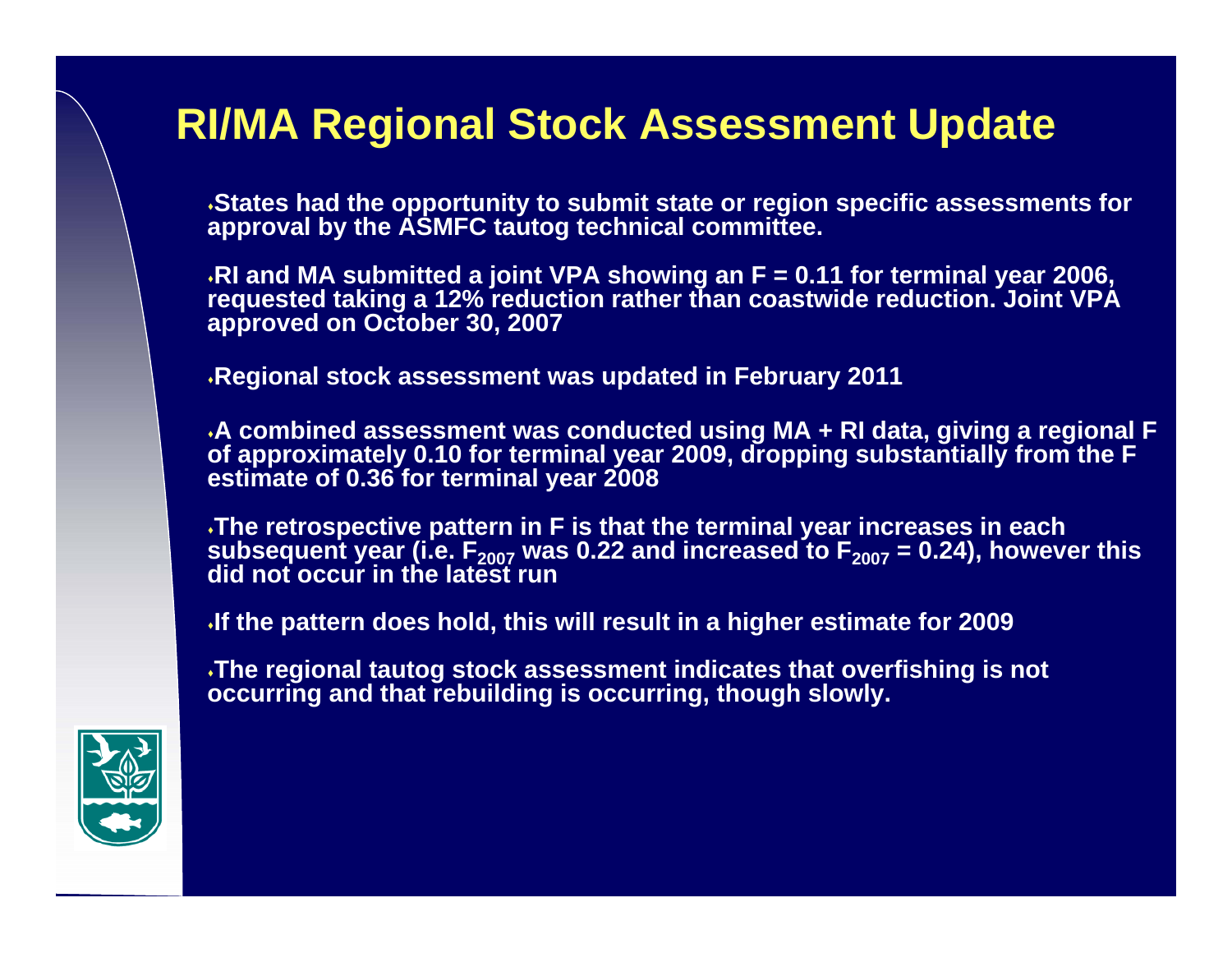

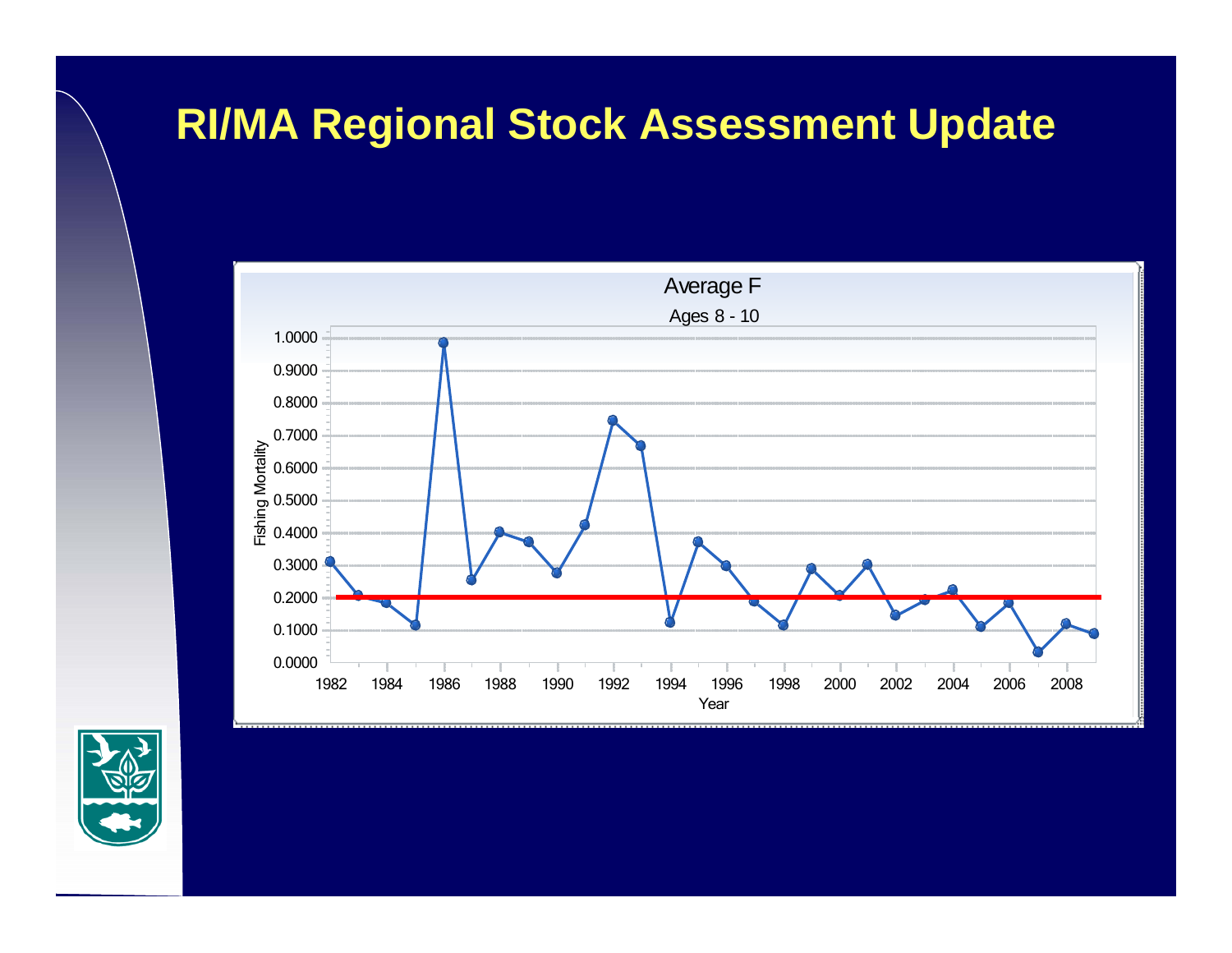**SSB grew from 2006 to 2008, but flattened out in 2009, deflating what looked like a positive trend in SSB.** 

**An interesting note is that the years of increasing SSB corresponded to years with F<0.15. This element is also being addressed through Addendum 6 with comments being taken on dropping the F reference point back to 0.15, which had been supported by the TC in the past.** 

**If actions aren't taken, the stock will remain in an overfished state for an extended period of time**

**RI/MA tautog stock was in an overfished state as of terminal year 2009, and has been since 1986.**

**While stock status seems to have improved relative to last year's update, due to increased harvest in 2010, it is safe to assume that stock status will most likely decline to some degree when updated for 2010.**

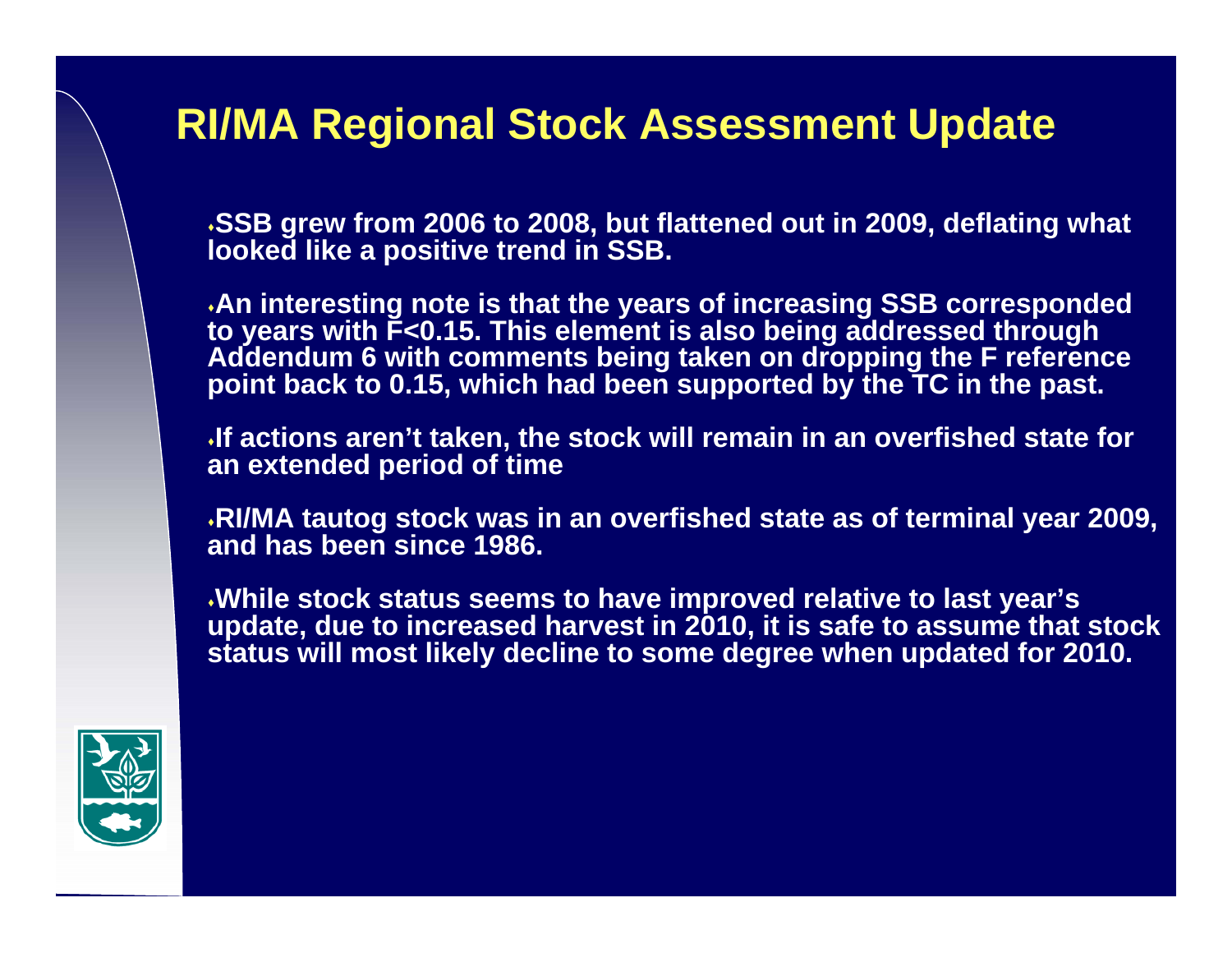

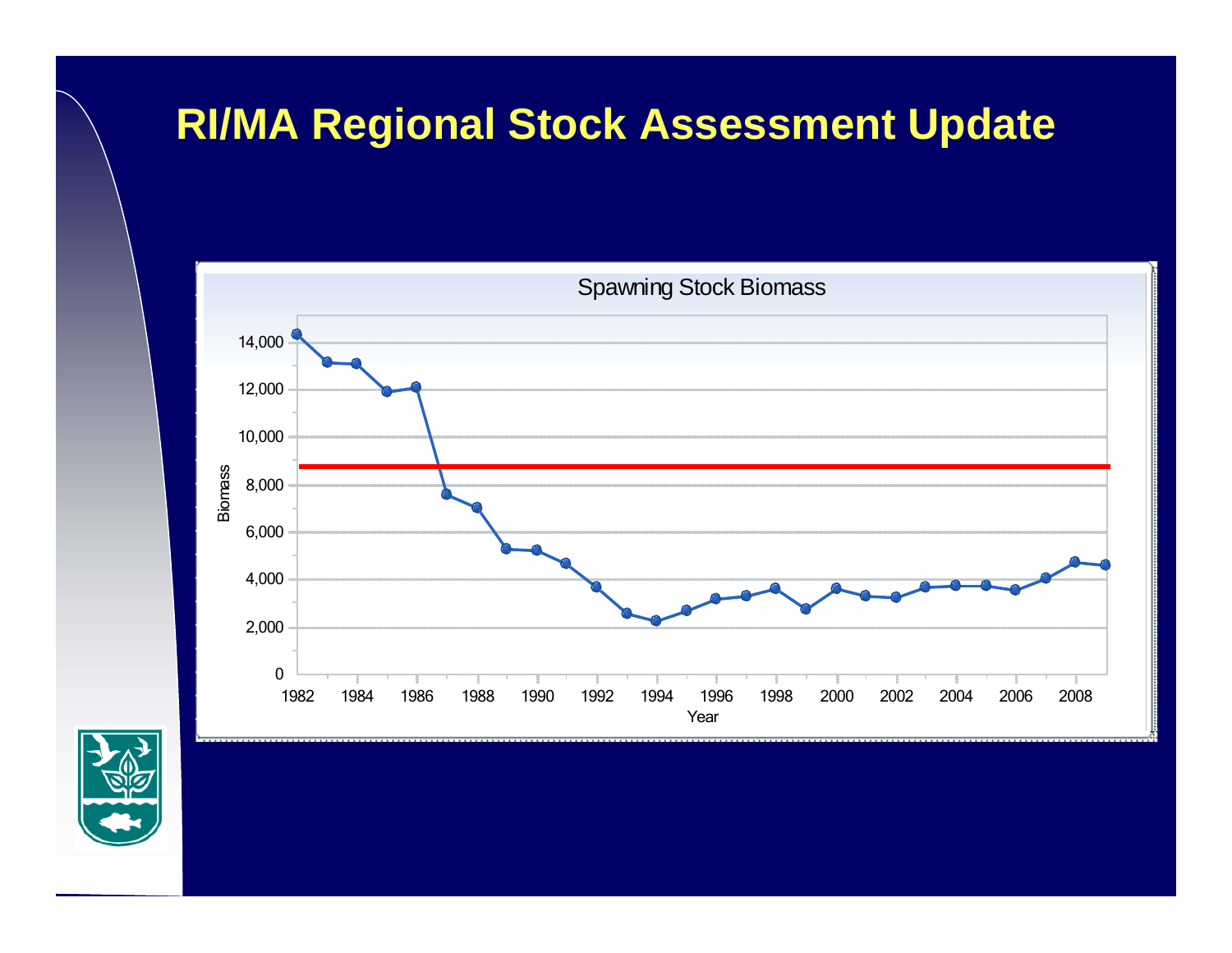#### **RI/MA Regional Stock Status – Additional Info**



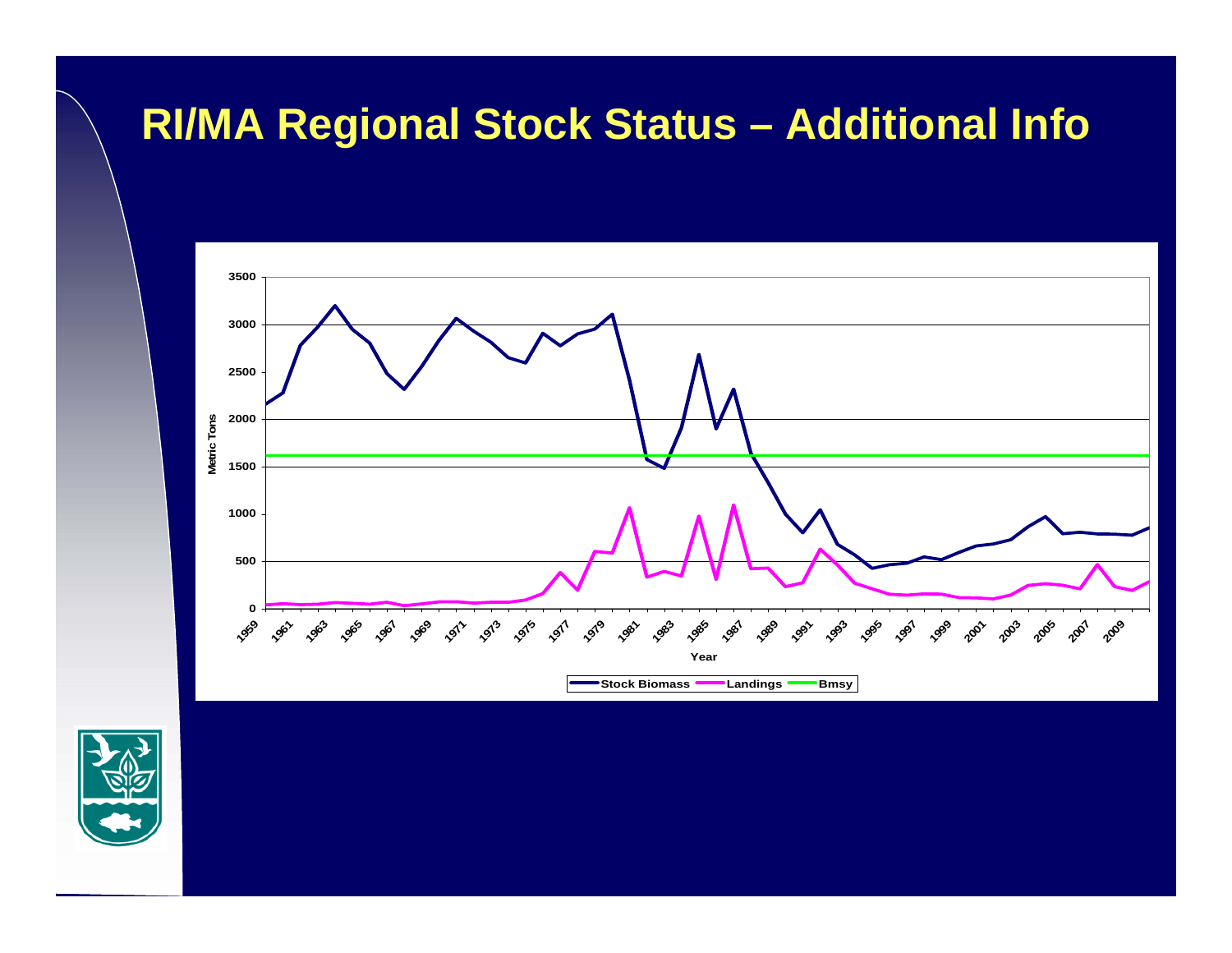#### **RI/MA Regional Stock Status – Additional Info**



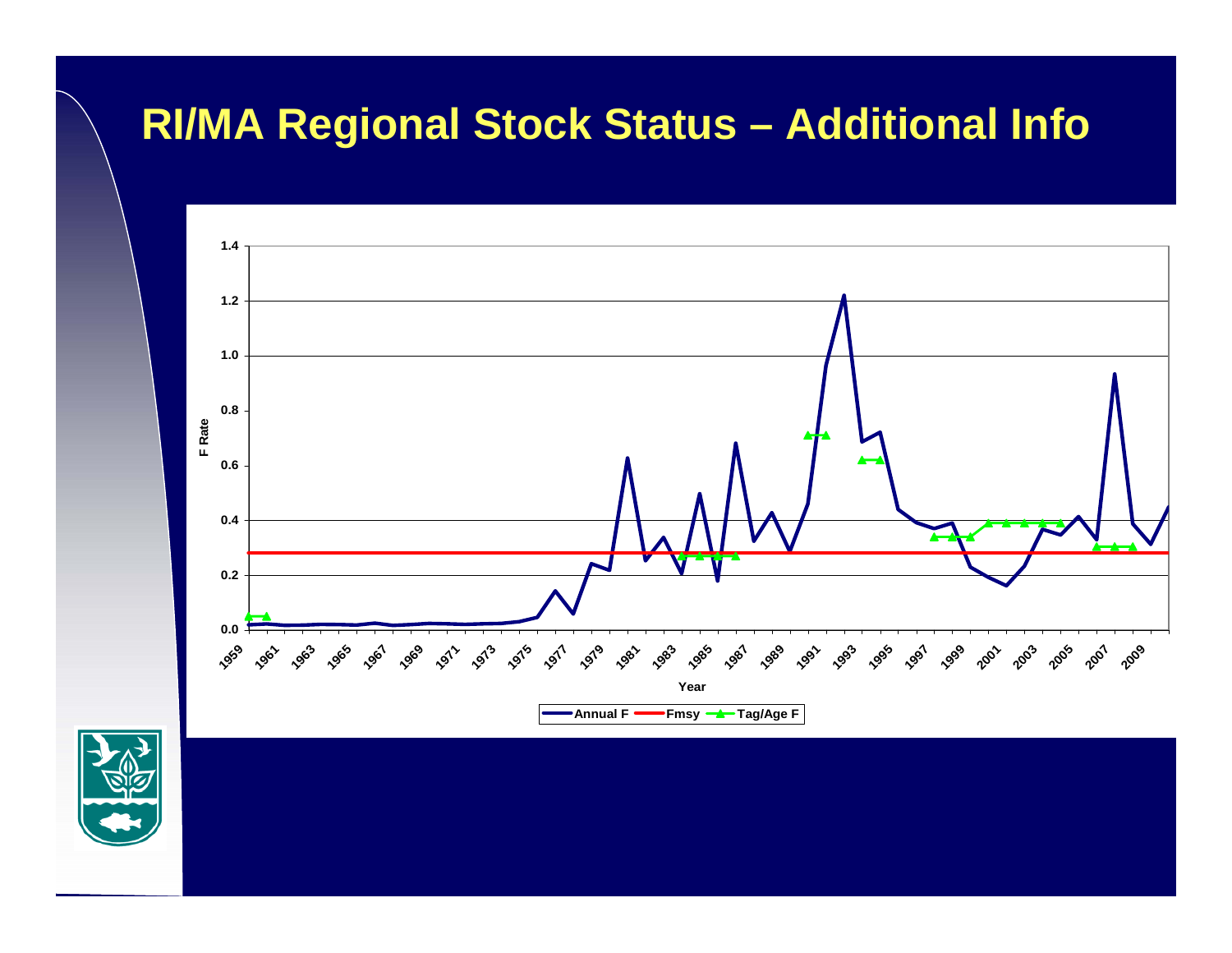#### **RI/MA Regional Stock Status – Additional Info**



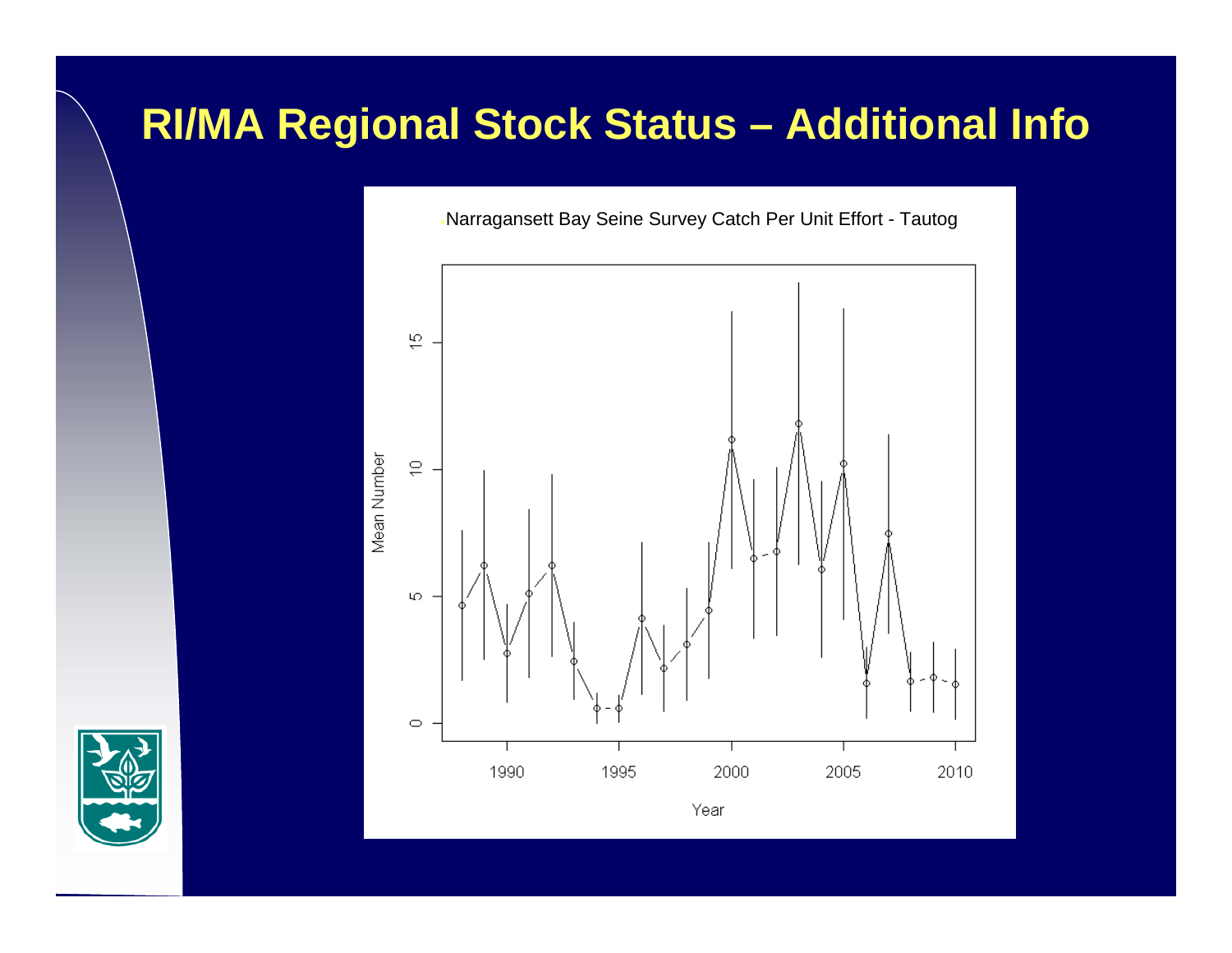#### **Division of Fish and Wildlife Proposed Changes**

**The RI Division of Fish and Wildlife proposed a number of options to help improve local stock status, currently out to hearing**

**The measures taken in 2010 were not sufficient to adequately constrain landings**

#### **The DFWs preferred option is:**

- **May 1 – May 31 @ 3 fish per person per day**
- **July 1 – October 15 @ 3 fish per person per day**
- **October 16 – December 15 @ 6 fish per person per day**
- **Maintain vessel limit of 10 fish for everyone except Party and Charter**

#### **Alternate option:**

- **August 1 – October 15 @ 3 fish per person per day**
- **October 16 – December 15 @ 6 fish per person per day**